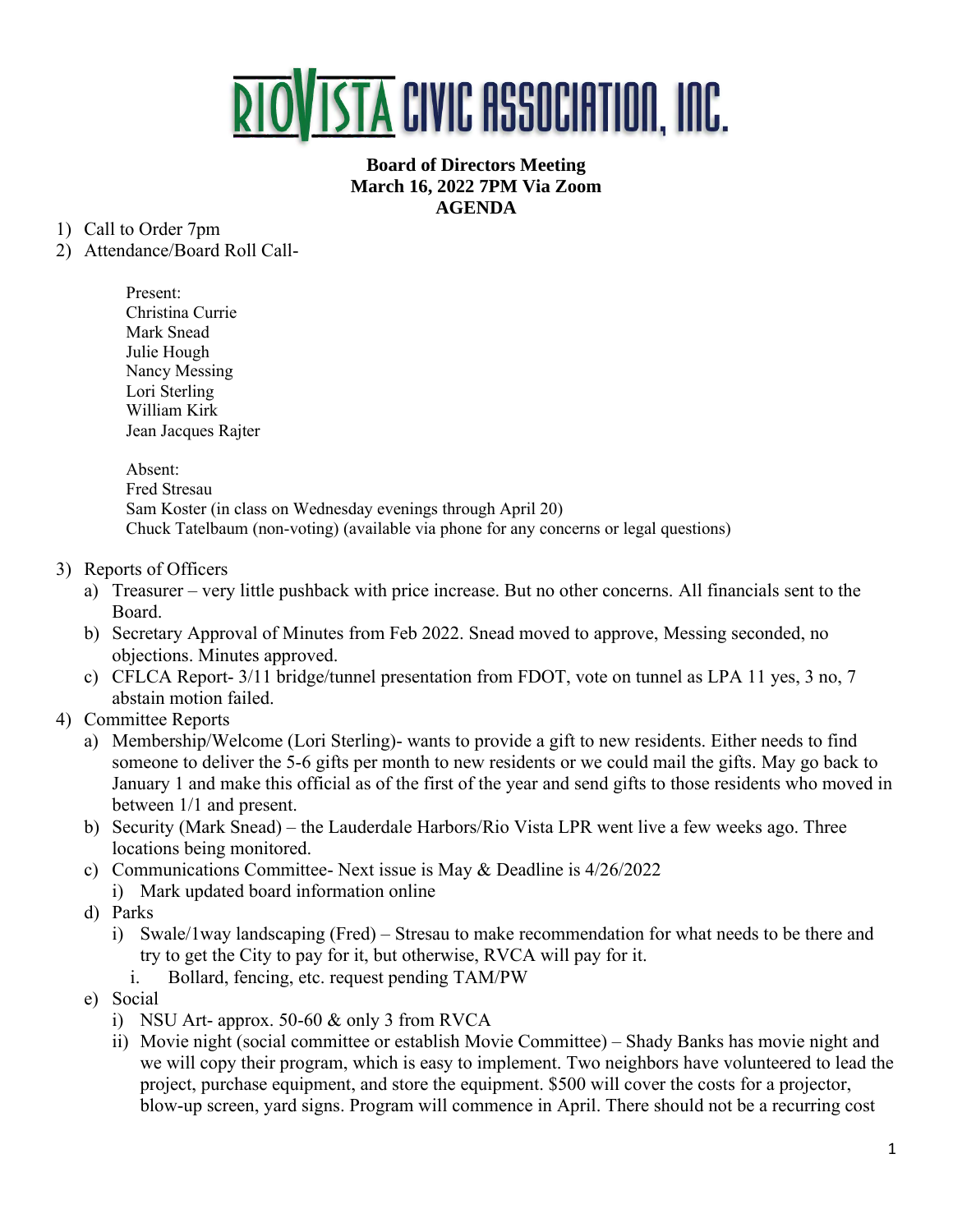

for the program. It seems the program could have sponsors. Snead moved to spend up to \$500 on equipment for movie night, Kirk seconded, no objections. Motion passed.

- iii) Pending Florida Panthers Watch Party  $\omega$  VY Park Some Panthers executives live in neighborhood and they want to have a watch party at the park. Need permit for block party, food truck, potentially some street hockey, cheerleaders. The date would be Thursday April 28, game time 7 pm. There is very little (if anything) for RVCA to do. Snead moved to allow watch party, Kirk seconded, no opposition. Motion passed.
- 5) Unfinished Business
	- a) Monthly Transportation & Mobility Report TAM report [Posted Online](https://www.riovistaonline.com/city-county-info/transportation-and-mobility-status-reports) i) ILA from County to City per Lamar F.
	- b) Dredging- latest update on the Tarpon River project:

The City has released the purchase order to the contractor to perform the work; however the Notice to Proceed (NTP) has not started as the City and Contractor are still negotiating the staging area for the project. The staging area still looks like it is going to be the vacant lot behind the Lorenzo Nissan dealership. Once the agreement is finalized, the NTP will begin and the Contractor has 30 days to begin the work. The City expects that the work will begin quickly as the Contractor is already mobilized to start. The City, in conjunction with the project plan, has recommended that residents move their boats, but is not requiring them to do so. The City will not assist with costs nor make any accommodations for boat owners.

The Contractor is currently finalizing their "Property Care Plan", a part of which includes communication to the local residents. The City and Contractor do not believe that there will be a lot of traffic in the neighborhood or around the project site, and that most of the project impact will affect the immediate residents on the river - contractors will be barged to the project location, and there will be limited traffic from workers' trucks or other associated project traffic. Contractor plans to provide the following direct communication to the local residents along the north and south parts of the river directly impacted by the work:

- Provide a 7-day notice prior to the work, once the NTP is received from the City

- The 7-day notice will be in the form of a door hanger, which will note the start date of the project, a short summary of the scope of work, and a list of project contacts

The City, through its PAO, will also prepare to send out information regarding the project to Fort Lauderdale residents - most of this through social media and Todd Hiteshew will provide language to RVCA for any social media messages we want to send out to local residents.

- 6) New Business
	- a) Establishing a Min. \$ Amount President Can Authorize Absent Board Vote for RVCA matters should an amount just be established for membership spend, when waiting a month is not efficient. Currie suggested potentially \$200 could be spent without board approval for membership expenditures. Messing suggested perhaps the membership committee would have to spend its own money and then get reimbursed by the Treasurer. Additionally, Sterling suggested we put together a schedule and a budget for the year and get that approved. Kirk moved to allow a \$200 expenditure by the membership committee without board approval, Snead seconded, no objection. Motion passed.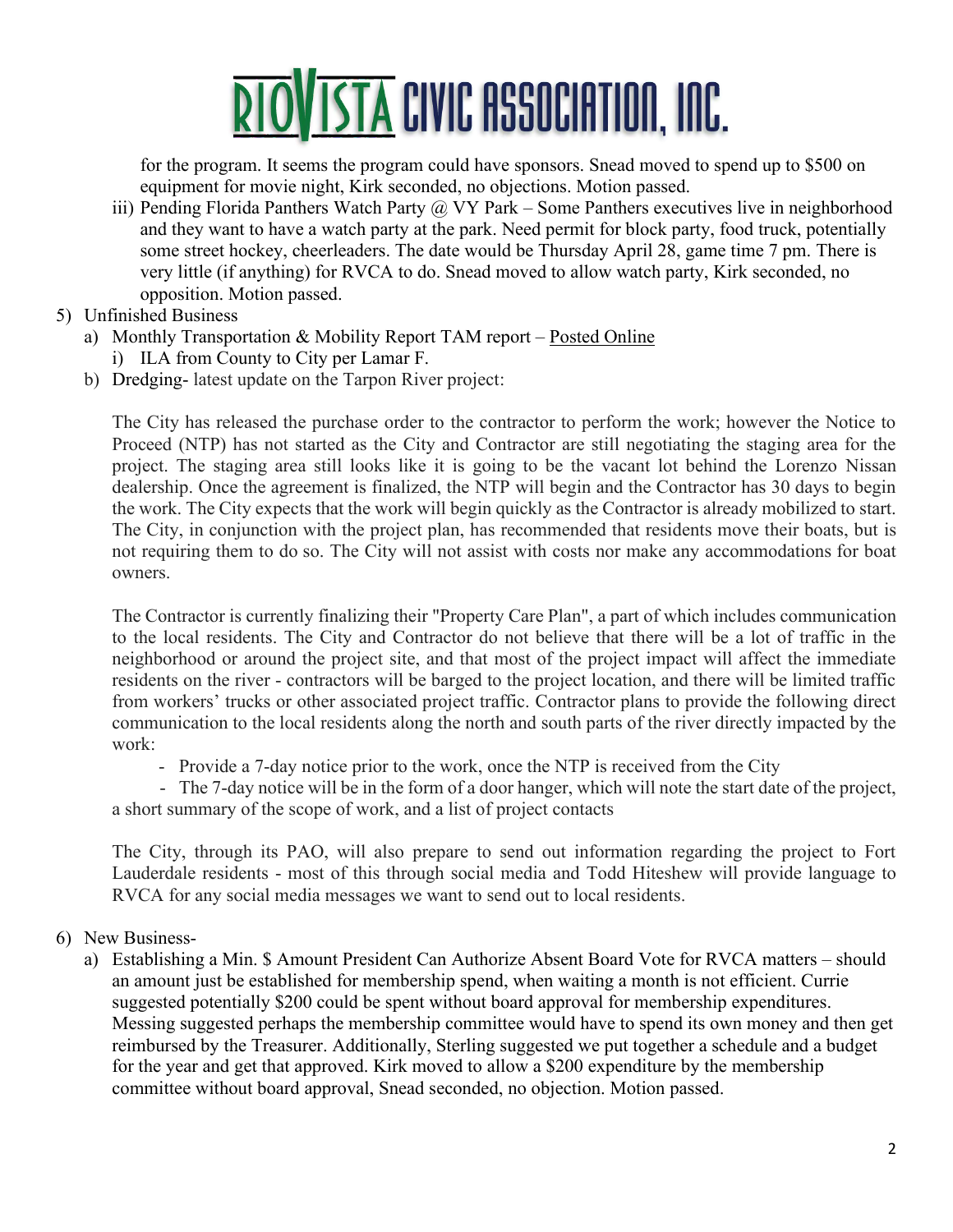# OVISTA CIVIC ASSOCIATION, INC.

- b) FLOS Million Orchid Project (Lori/Celeste) see attachments. Orchid project wants to partner with RVCA to repopulate our trees with native orchidsSnead suggested that Sterling should provide a written plan of what RVCA needs to do. Sterling will provide the details to the Board including how many volunteers would it take, information on watering and other requirements.
- c) Undergrounding (Mark) In Ben's newsletter, he discussed undergrounding and now residents are asking for RVCA to fill out an application for undergrounding, which then puts the onus on FPL to do engineering and determination of feasibility. It will then end up in an assessment which could cost \$6- 10k per house and then that assessment has to be voted on by neighbors. Big issue is who will house the transformer on their property. Hough moved for Snead to submit application to the City to start the process to allow for undergrounding, Kirk seconded, Rajter opposed. Motion passed.
- d) Sea wall and Ponce Edges estimate April to be completed
- e) Snead asked whether the next general meeting should be live rather than via zoom. Currie suggested we could use the Church and Snead will check with them about the three dates for 2022 general meetings.
- 7) Adjourn 7:42 pm

| Board    | General  |  |
|----------|----------|--|
| Meeting  | Meeting  |  |
| 7PM      | 7:30PM   |  |
| 3/16/22  |          |  |
| 4/20/22  |          |  |
| 5/18/22  | 5/23/22  |  |
| 6/15/22  |          |  |
| 7/20/22  |          |  |
| 8/17/22  |          |  |
| 9/21/22  | 10/3/22  |  |
| 10/19/22 |          |  |
| 11/16/22 | 11/21/22 |  |
| 12/14/21 |          |  |

## *AMENDED* **PROPOSED 2022 RVCA VIRTUAL MEETING DATES**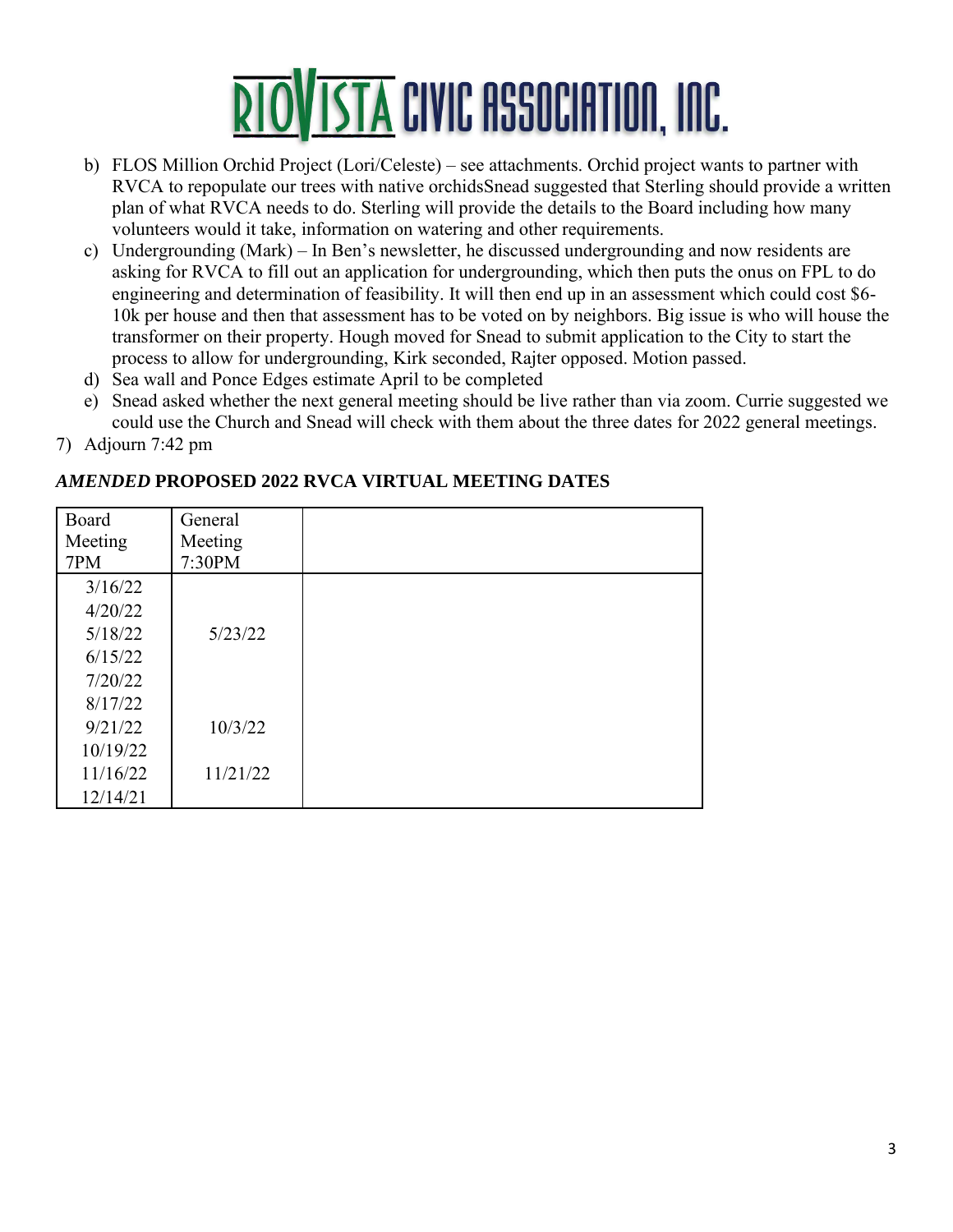#### **president@riovistaonline.com**

| From:               | Sue Mitchell-Greig <smg05kw@gmail.com></smg05kw@gmail.com>                      |  |
|---------------------|---------------------------------------------------------------------------------|--|
| Sent:               | Wednesday, March 02, 2022 7:05 PM                                               |  |
| To:                 | lori@sterlingteetor.com                                                         |  |
| Cc:                 | president@riovistaonline.com                                                    |  |
| Subject:            | <b>FLOS Million Orchid Project</b>                                              |  |
| <b>Attachments:</b> | FLOS MOP Join us 2022pdf.pdf; Florida Natives SMG pdf2.pdf; Untitled attachment |  |
|                     | 01701.txt                                                                       |  |

Hi Lori,

Thank you again for reaching out regarding the Million Orchid Project. I am attaching a project overview sheet that will walk you through the process and also a pdf of the actual plants that we are offering.

Generally, 80% of your project will be the Encyclia tampensis. The Alba version is very pretty, but are more difficult to get. Generally 10 - 20 plants per installation. Same with the Epidendrum nocturnum and Cyrtopodium punctatum. The Trichocentrum undulatem is also very colorful and is usually planted in the forks of trees or in the base of palm fronds, but we will usually use 5 - 10 per installation.

#### Prices are as follows:

Encyclia tampensis are \$3.00 (for projects of 1000+ ET Alba are \$6.00 Cyrtopodiums are \$5.00 Trichocentrums are \$7.50 Epidendrum nocturnum are \$6.00

In reviewing notes, the survival rate of the ET's are approximately 60%. The others are much higher, but I think that is due to the fact that there are fewer of them and they get more attention. We do recommend attaching plastic "ribbons" by the plantings so it is easy to identify their location.

My contact regarding plantings for the medians at the City of Fort Lauderdale is Enrique Sanchez but he is in the Parks & Recreation Dept. so I do not know if he would be helpful to you.

As I mentioned, our planting season for 2022 will run from June through August so that may give you time to get your project started. If I can offer additional information, please do not hesitate to contact me.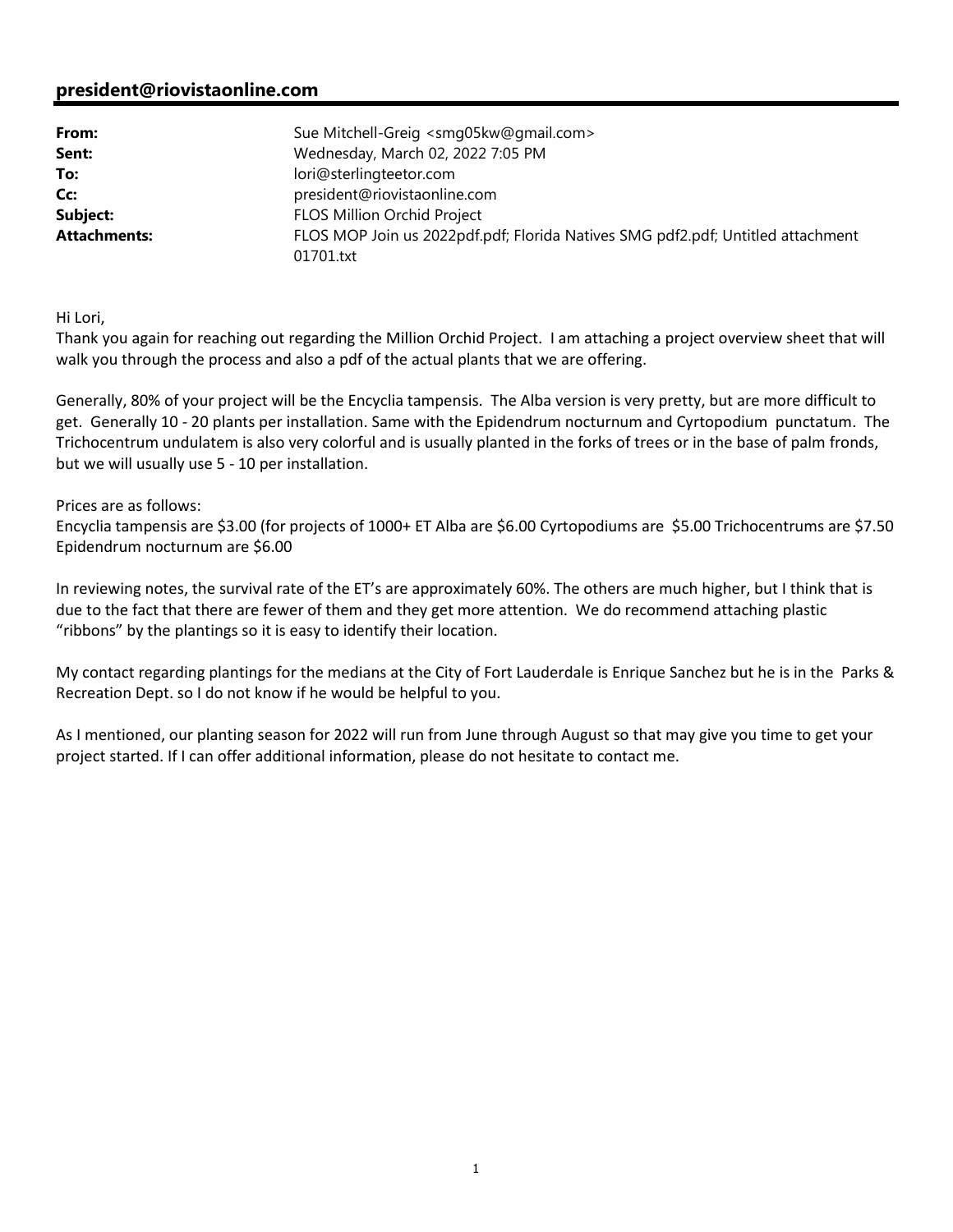



# Florida Endangered Native Tree Orchids





Encyclia tampensis (Florida butterfly orchid) and Encyclia alba This orchid grows on a wide variety of native trees including live oak, slash pine, mahogany and pond apple. Flowering period is May - August.

Encyclia alba is the white version.



Epidendrum Nocturnum (Fragrant at night) These can flower at any time of the year. This grows well on a variety of hardwood trees and prefers the shadiest branches. Green and white flowers are very fragrant at night.

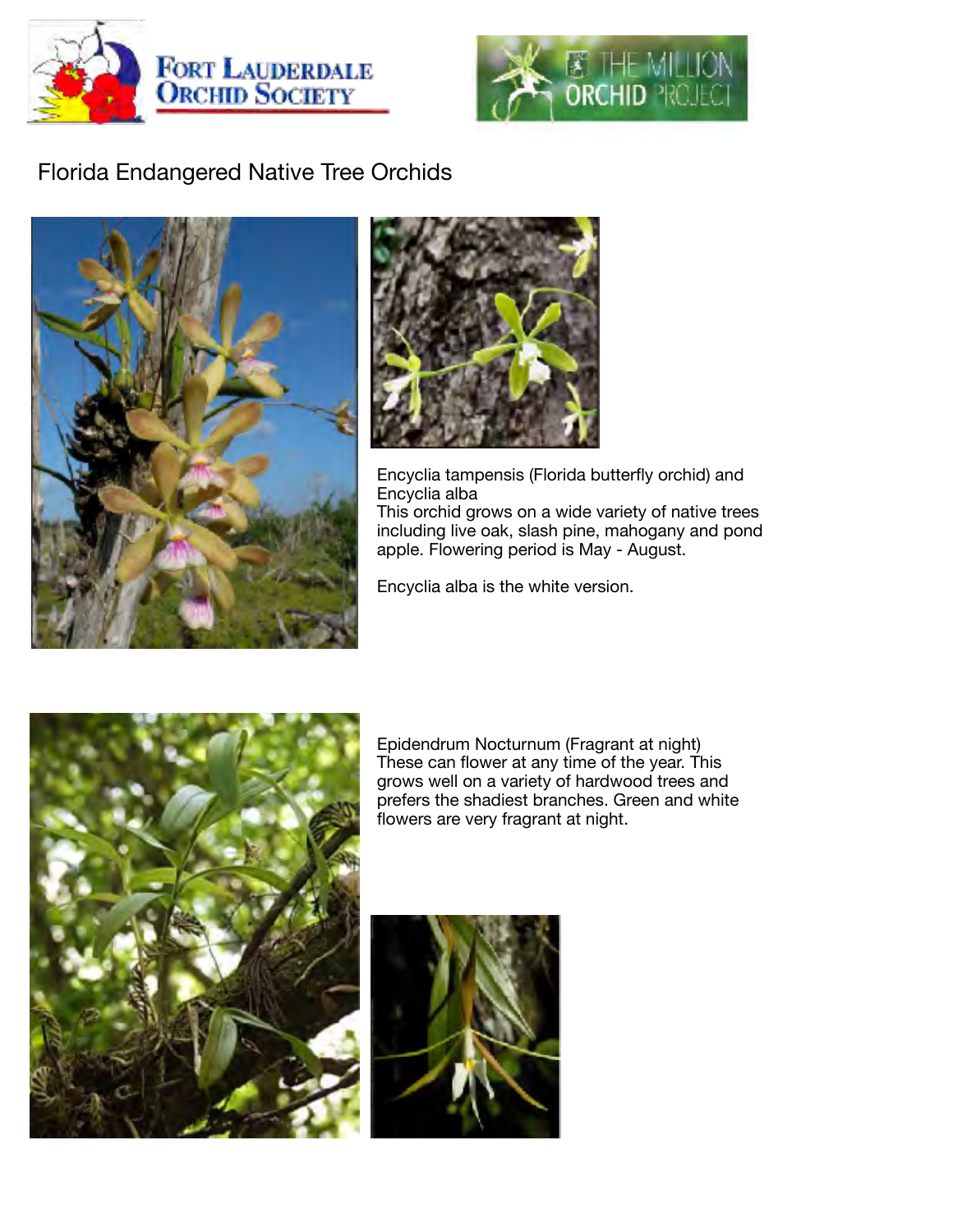



# Florida Endangered Native Tree Orchids





Trichocentrum undulatem or Spotted Mule Ear Orchid These orchids grow on the trunks and branches of trees. They have long leathery, folded leaves that can reach over 5 feet in length. Plant in forks of trees or directly on trunks of trees on north or east side to avoid direct afternoon sun.





Cyrtopodium punctatum also known as Cigar orchid and Cowhorn Orchid This is a dramatic orchid with mass of pseudobulbs that can grow up to 1.5 meters across. An individual inflorescence can produce more than 500 flowers. Blooms March - May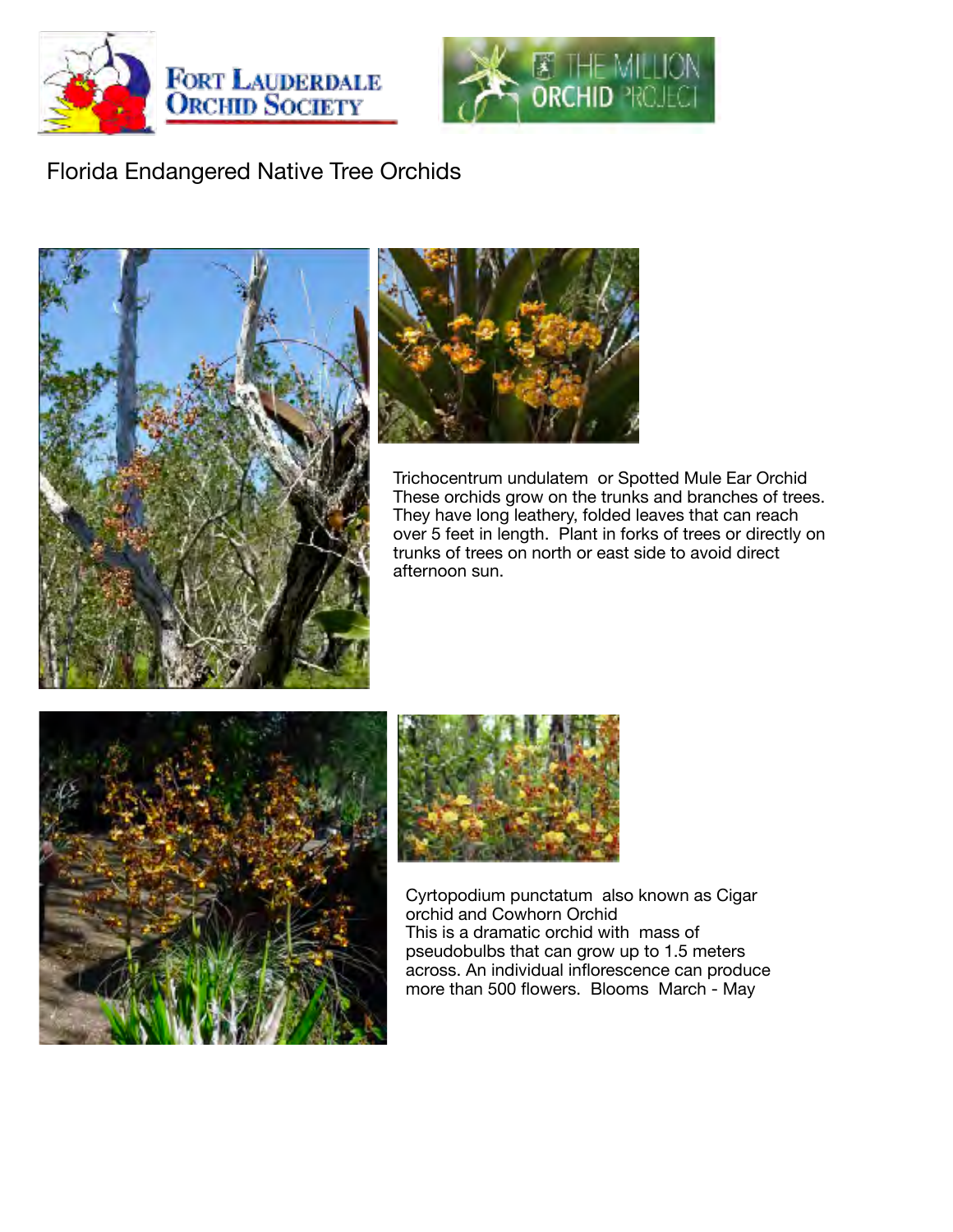



# Florida Endangered Native Ground Orchids





Oncidium ensatum (Florida Oncidium or Dancing Lady Native terrestrial that prefers shady spots with

mulch. Plant at the base of a tree or in a flower garden.

Flowers throughout the year.



Purpea Bletia (Pine Pink) Flowers from December to March. This plant prefers a shady spot with mulch but grows well in a variety of landscapes. Terrestrial , 5 corms per pot. Plant as a single clump. Appears grassy, be mindful of lawn maintenance.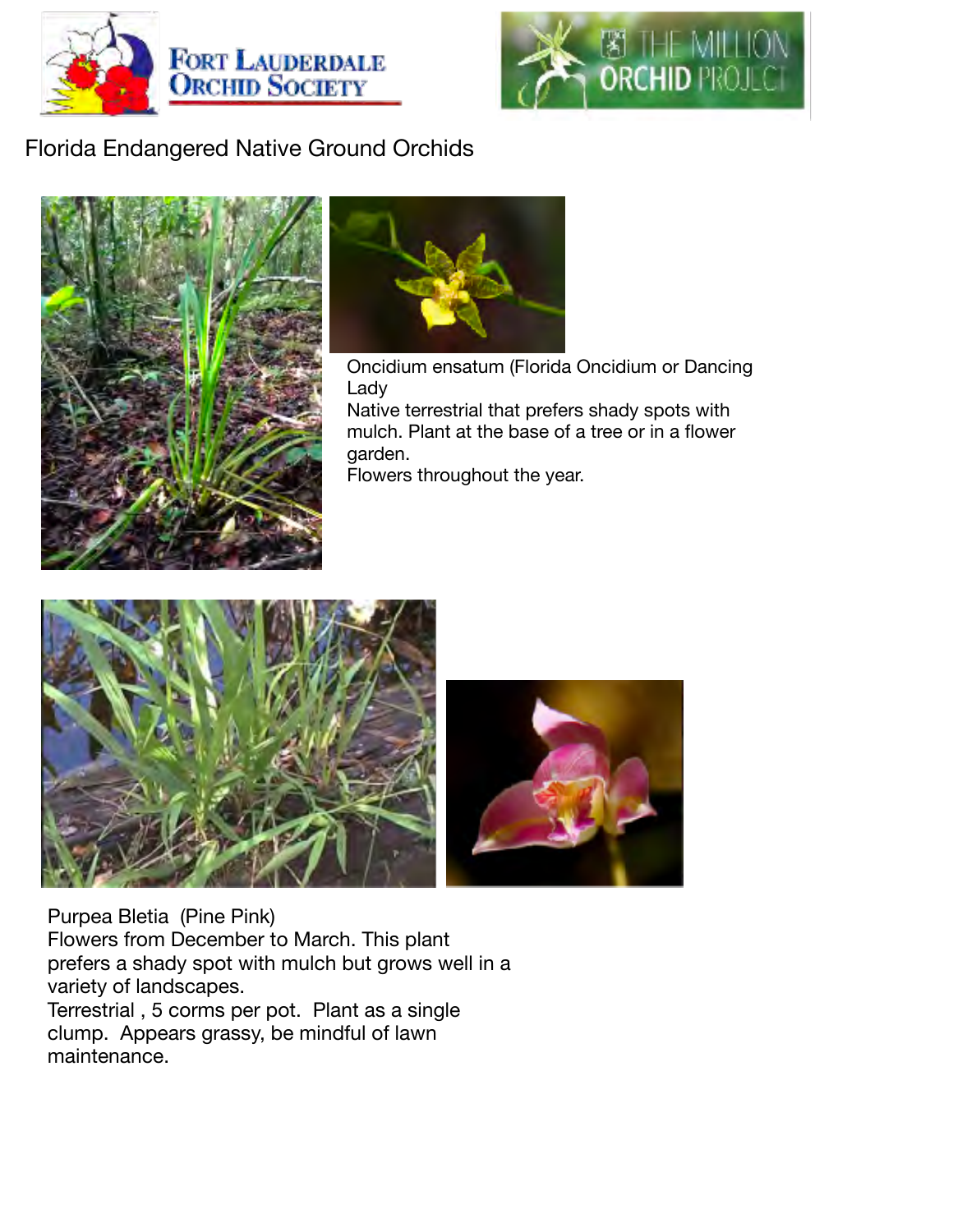



We are now looking for partners who are interested in participating in this project. Fairchild and FLOS are both  $501(c)3$  organizations who are conducting this pursuant to our respective charters.

Plantings are done in spring and summer to take advantage of the rainy season. The following is a general outline of how a project is structured:

- 1. Site visit experts from FLOS and/or Fairchild will visit your potential site(s) and do an assessment of the landscape and species that would do well. (Winter / Spring 2020)
- 2. Ceremonial event and initial installation kickoff event, featuring training and support by FLOS and/or Fairchild. Volunteers from the partnering organization are trained in how to install orchids in trees and plant terrestrials in the ground. We have generally started with installations around 500 plants. (Summer 2020)
- 3. Second year planting  $-$  a mix of terrestrial and epiphytic orchids are installed, usually at least 1,000. (Summer 2021)
- 4. Third year planting third year may be more oriented towards epiphytes (tree orchids) as these take the longest to mature. 1,000 or more plants. (Summer 2022)
- 5. Fourth year extended plantings if desired (especially for very large projects) (Summer 2023)

Orchids are planted in groups, often  $25 - 50$  per tree or ground planting, so 1,000 orchids will not go into 1,000 trees! You can easily put over 100 seedlings into a mature live oak, for instance.

Partners will be responsible for

- Installing orchids (with training and assistance) following recommendations of FLOS and Fairchild
- Commit to watering for first 30 days, and occasionally thereafter during dry spells (until established, less than one year)
- Cost recovery of approximately \$3.50 per plant; this will vary depending on the site requirements and species used.

## **Contact information**

Fort Lauderdale Orchid Society: Sue Mitchell-Greig **smg05kw@gmail.com** or Allen Cogar tocogar@gmail.com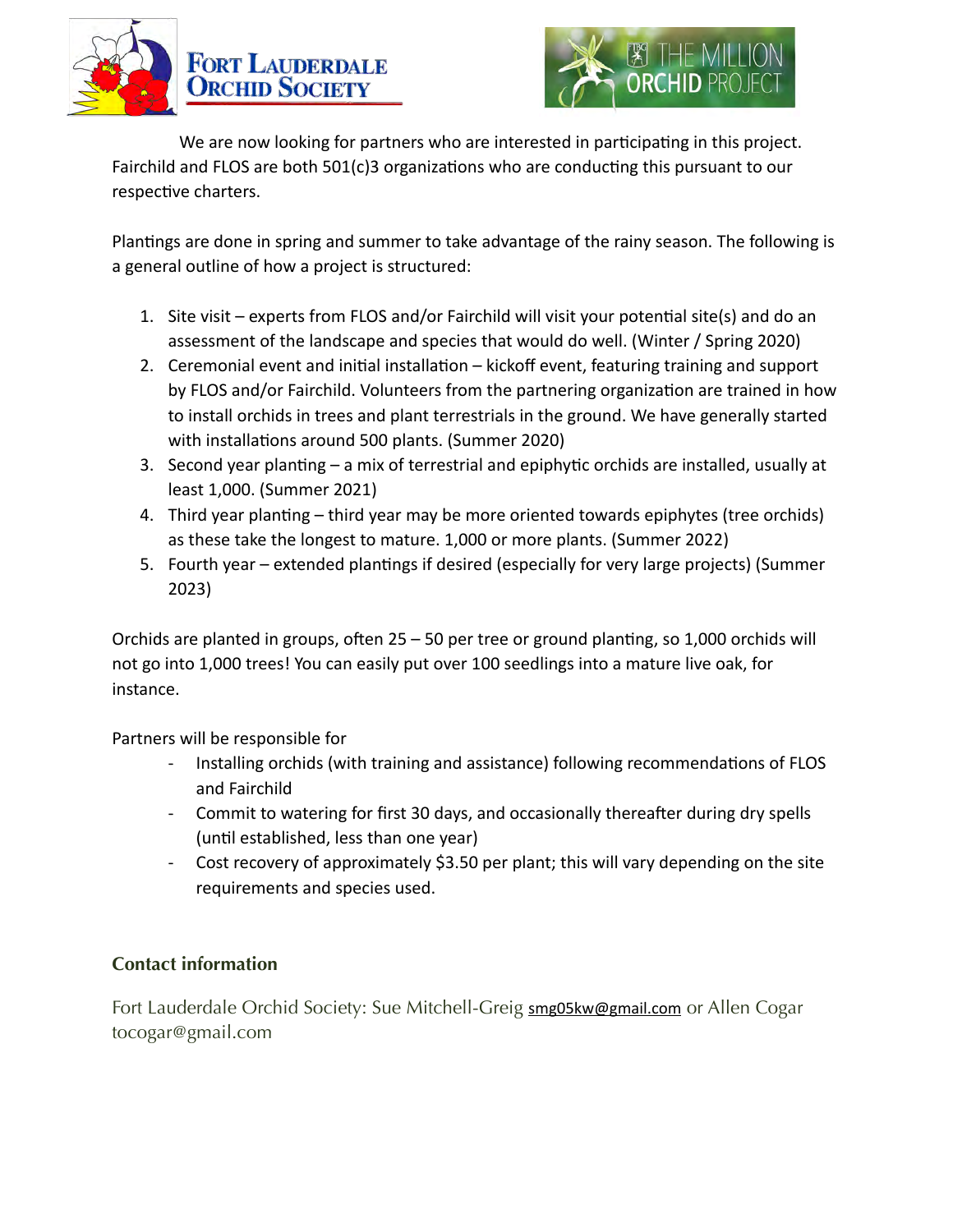

## *Cyrtopodium punctatum* **(Florida cowhorn or cigar orchid)**

**Distribution:** Florida to Mexico and south to Argentina **Flowering period:** March-June

**Growth habit:** Grows on tropical hard wood trees. Native trees include buttonwood, live oak, bald cypress, and cabbage palm. A mass of cigar-like pseudobulbs can grow up to 1.5 meters across and an individual plant can produce more than 500 flowers. In Florida this orchid is highly endangered. Intense collecting pressure during the last century has greatly impacted populations of this orchid and illegal collection continues to be a threat.

## *Encyclia tampensis* **(Florida butterfly orchid)**

**Distribution:** Bahamas, Cuba, and Florida. **Flowering period:** May-August with a peak in June.

**Growth habit:** In Florida this orchid grows on a wide variety of native trees including live oak, slash pine, red maple, gum, bald cypress, buttonwood, pop ash, and pond apple. Forms dense clusters along horizontal branches.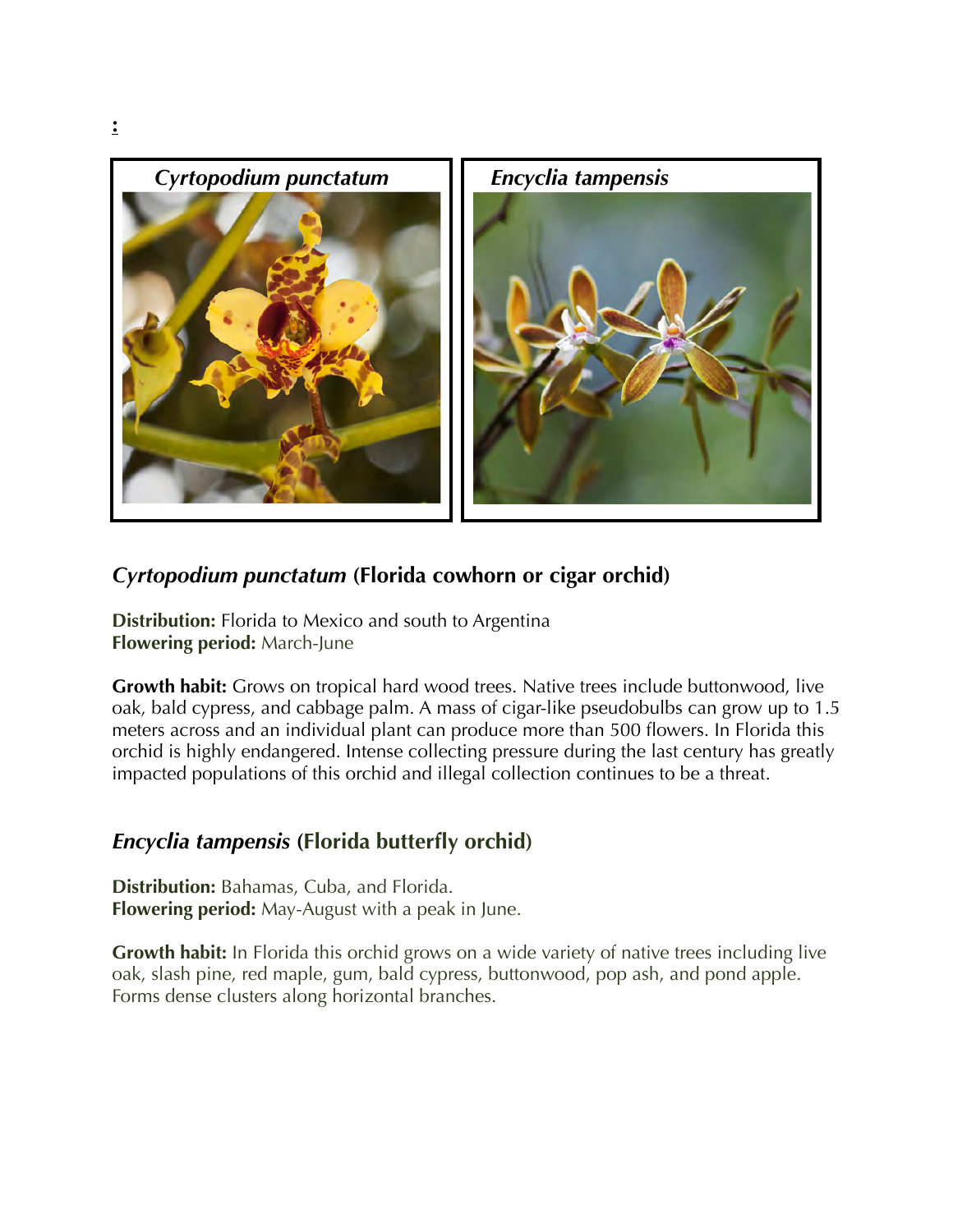# **Sample ground orchids:**



## *Bletia purpurea* **(Pine pink)**

**Distribution:** Florida, West Indies, Central America, and northern South America.

**Flowering period:** December to March

**Growth habit:** This orchid grows in open habitats or shade. *Bletia purpurea* is considered threatened in Florida.

# *Oncidium ensatum* **(Florida** *Oncidium* **or Dancing Lady)**

**Distribution:** Tropical America, the Bahamas and extends into southern Florida.

**Flowering Period:** All year; primarily May- August

**Growth habit:** Found in terrestrial habitats of rich humus in relatively dry hammocks, or as epiphytes at the base of cypress trees in wet forests.

More species information available at: http://goorchids.northamericanorchidcenter.org/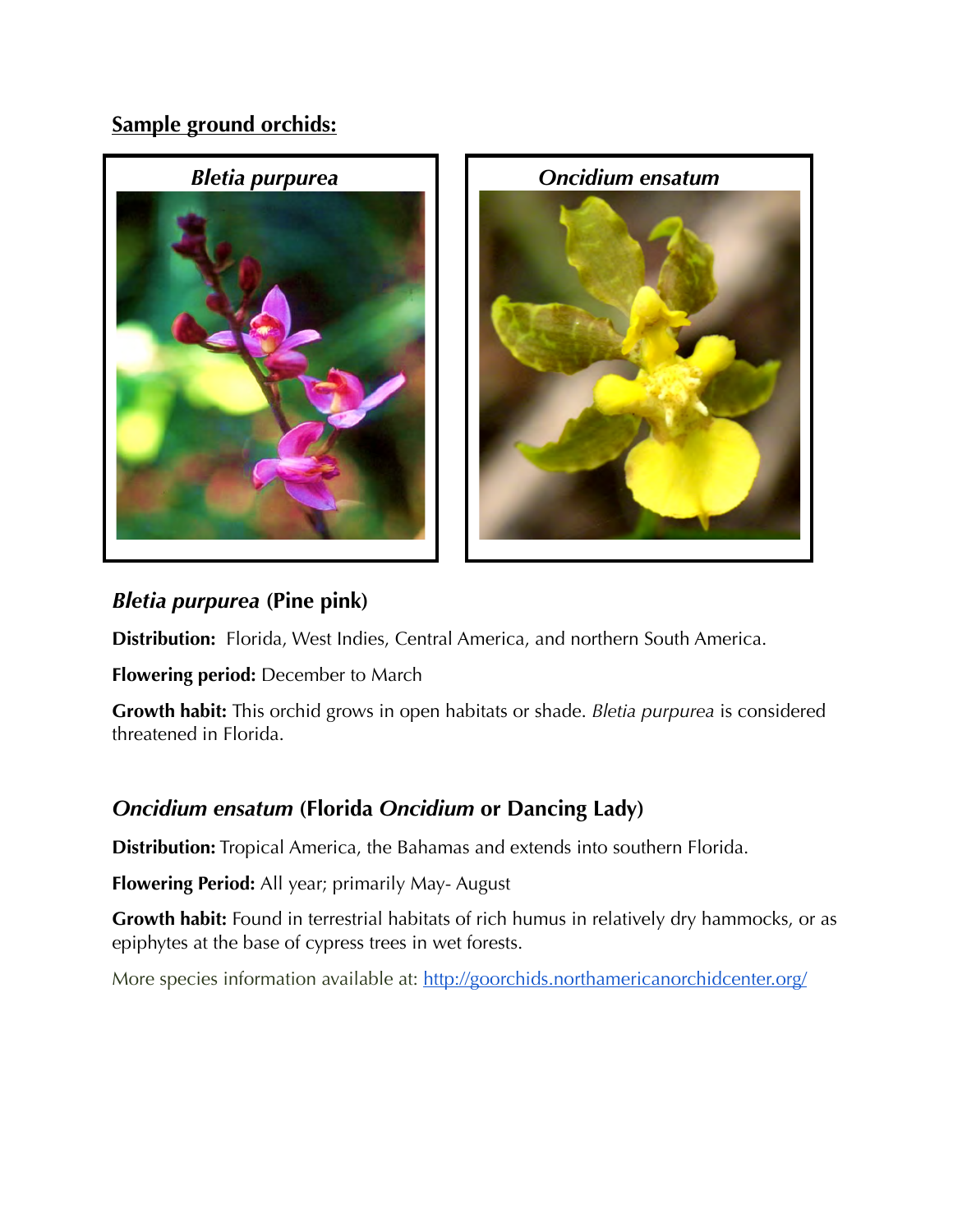### **president@riovistaonline.com**

| From:    | president@riovistaonline.com            |
|----------|-----------------------------------------|
| Sent:    | Friday, March 11, 2022 12:27 PM         |
| To:      | Julie Hough                             |
| Subject: | i will share this update at BOD meeting |

see below for your minutes goes back to sept 2021. thanks.

Christina Currie, Esq. President Rio Vista Civic Association www.riovistaonline.com

**From:** Denise Greenstein <DGreenstein@fortlauderdale.gov> **Sent:** Monday, March 07, 2022 10:28 AM **To:** Ryan Thomas <RThomas@fortlauderdale.gov>; president@riovistaonline.com **Cc:** Junia Robinson <Junia.Robinson@fortlauderdale.gov> **Subject:** RE: [-EXTERNAL-] Fwd: Road pics for Ben, it is also on n the South side, I didn't get pics though- Service Request 844640

Hello,

I looked into this issue. It is tentatively scheduled for April. We are tracking with Service Request 844640. Below is a picture from the original request.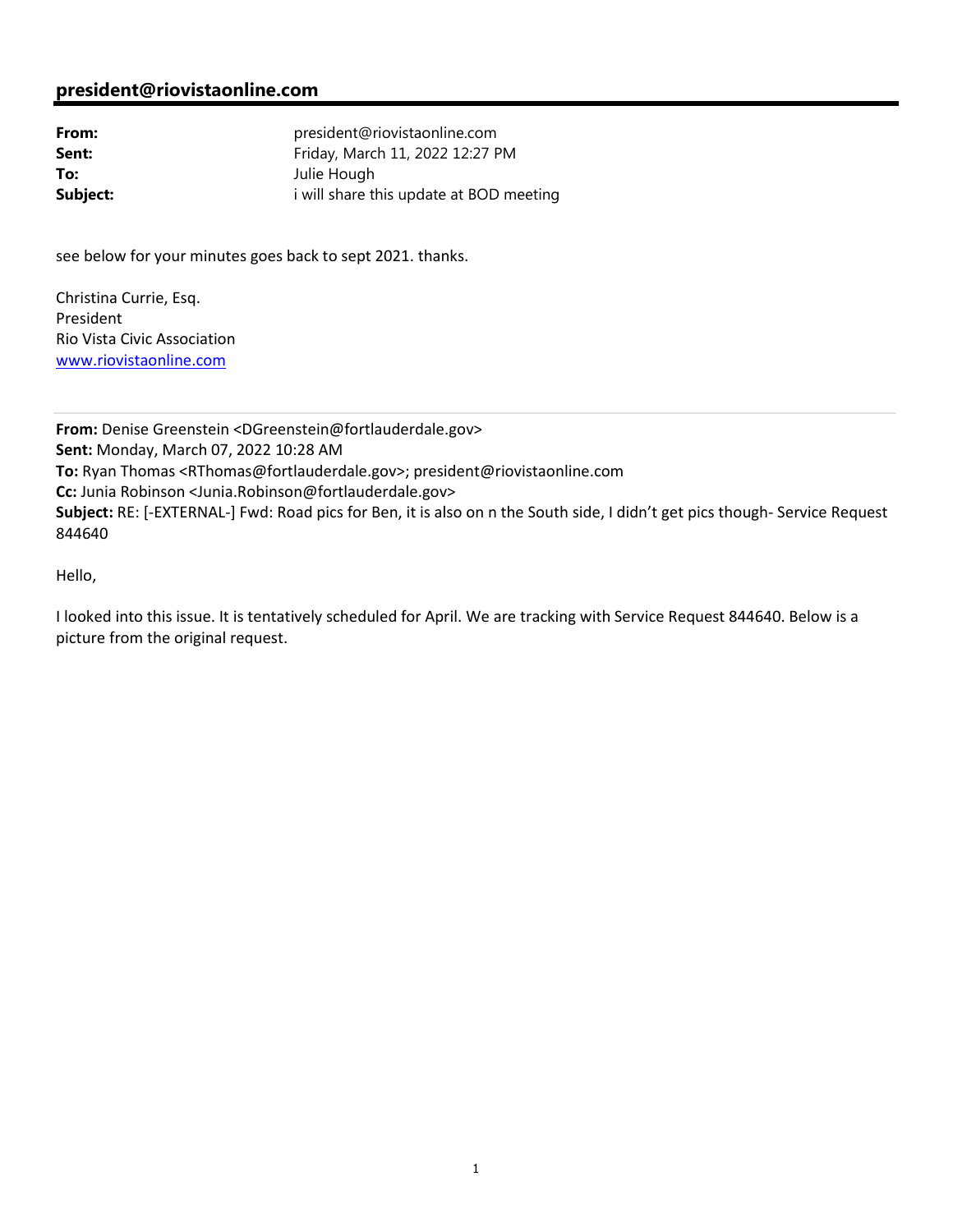

Thank you,

Denise

**From:** Ryan Thomas <RThomas@fortlauderdale.gov>

**Sent:** Thursday, March 3, 2022 1:05 PM

To: Denise Greenstein <DGreenstein@fortlauderdale.gov>; Junia Robinson <Junia.Robinson@fortlauderdale.gov> Cc: president@riovistaonline.com; Ben Sorensen <BSorensen@fortlauderdale.gov>

**Subject:** RE: [-EXTERNAL-] Fwd: Road pics for Ben, it is also on n the South side, I didn't get pics though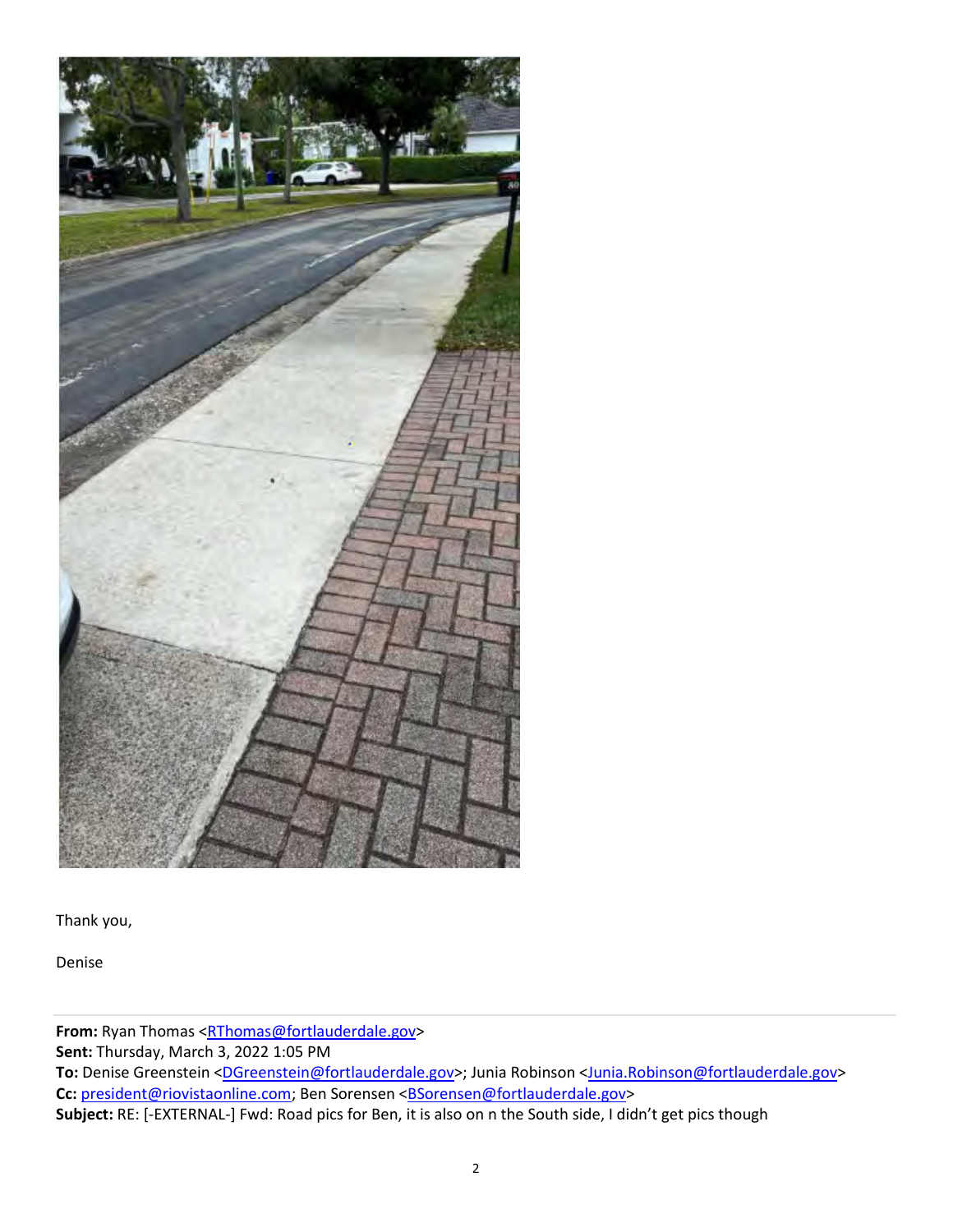Hi Christina,

Please allow me to investigate.

Neighbor Support, please see for reference.

Regards,

#### **Ryan C. Thomas Director of Community Affairs**

**Office of Commissioner Ben Sorensen-District 4**  100 N. Andrews Ave | Fort Lauderdale FL 33301 Office Phone: (954) 828-5059 | Cell: (561) 690-0262 **rthomas@fortlauderdale.gov**



From: president@riovistaonline.com <president@riovistaonline.com> **Sent:** Thursday, March 3, 2022 1:01 PM **To:** Ben Sorensen <BSorensen@fortlauderdale.gov> **Cc:** Ryan Thomas <RThomas@fortlauderdale.gov> **Subject:** FW: [-EXTERNAL-] Fwd: Road pics for Ben, it is also on n the South side, I didn't get pics though

Hi Ben/Ryan:

The edges of Ponce in the 1st block off Federal bordering sidewalks are still all unfinished asphalt. Any idea when this will be repaired?

Christina Currie, Esq. President Rio Vista Civic Association www.riovistaonline.com

**From:** Kristi Quarles <kristi.quarles@gmail.com> **Sent:** Tuesday, September 28, 2021 11:53 AM **To:** Ben Sorensen <BSorensen@fortlauderdale.gov> **Cc:** Deaconacc@gmail.com; Currie Christina <president@riovistaonline.com> **Subject:** Re: [-EXTERNAL-] Fwd: Road pics for Ben, it is also on n the South side, I didn't get pics though

Thanks Ben, I only took pictures in front of our home but it is on both sides of the street In front of multiple homes, only happened after the sidewalks were replaced.

Thanks again!

Sent from my iPhone